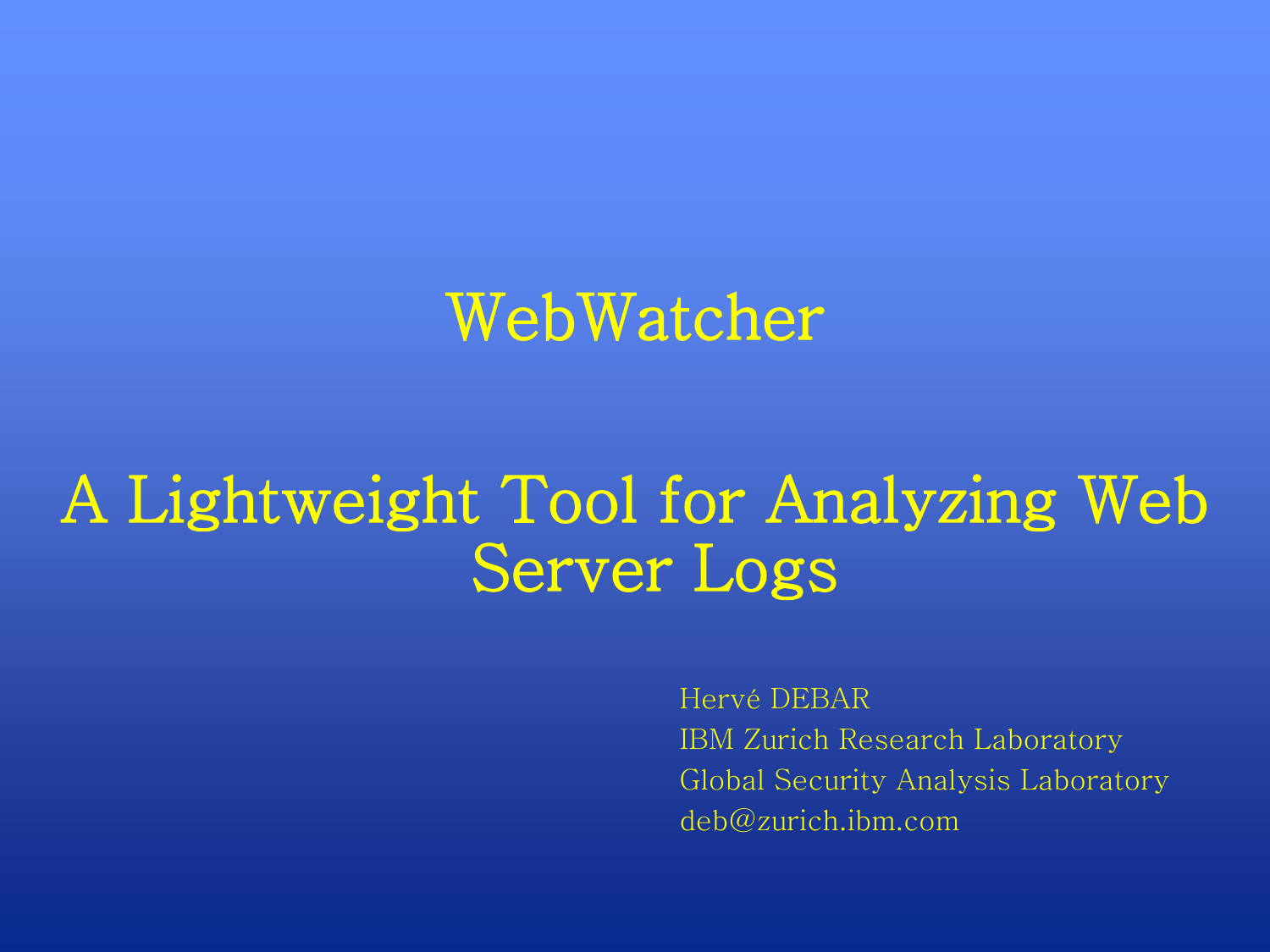# PROJECT GOALS

- To automatically analyze web server logs
- To detect compromise attempts through HTTP requests
- To have a very small impact in terms of resources
- To monitor HTTP servers on as many platforms as possible
- To operate both in real time and batch modes
- To use our knowledge of malicious HTTP requests signatures
- To have a flexible and rich attack signature format
- To track hosts exhibiting malicious behavior
- To discover and learn new attack signatures
- To remove false alarms intelligently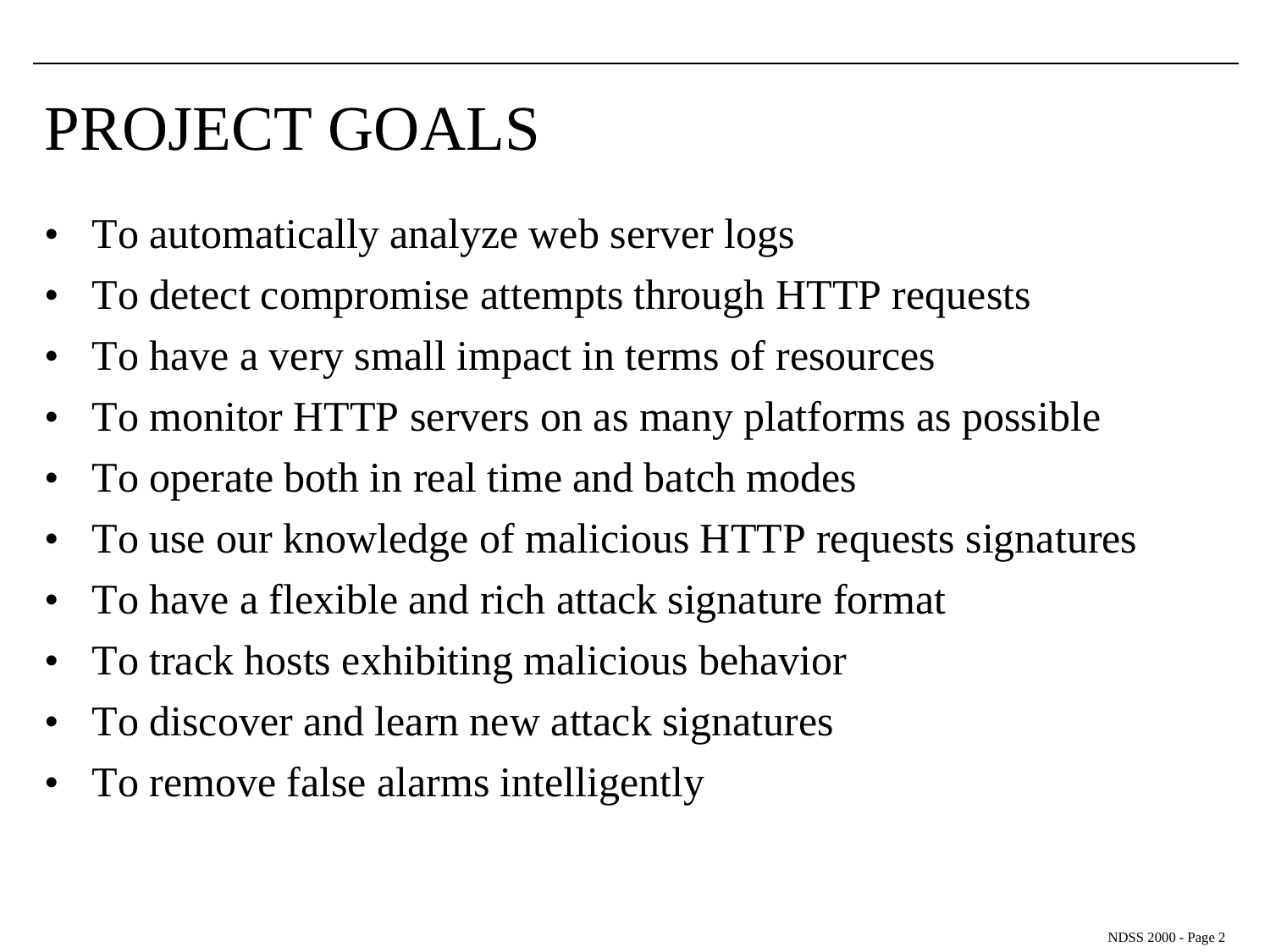# ATTACKS TARGETED

- Penetration of the system via HTTP server vulnerabilities
	- Vulnerable CGI program requests
	- Password guessing
	- Access to sensitive information (guessing CGI names, accessing system files)
- Denial-of-service attacks
	- Repeated accesses to non-existing resources
	- Repeated accesses to resources that cause server errors
- Legal but undesirable activity
	- Borderline use of the HTTP protocol
		- e.g. % encoding of normal characters
	- Sensitive documents accesses
- Policy violation (when used on firewall HTTP proxy)
	- External / internal policies governing access to web sites.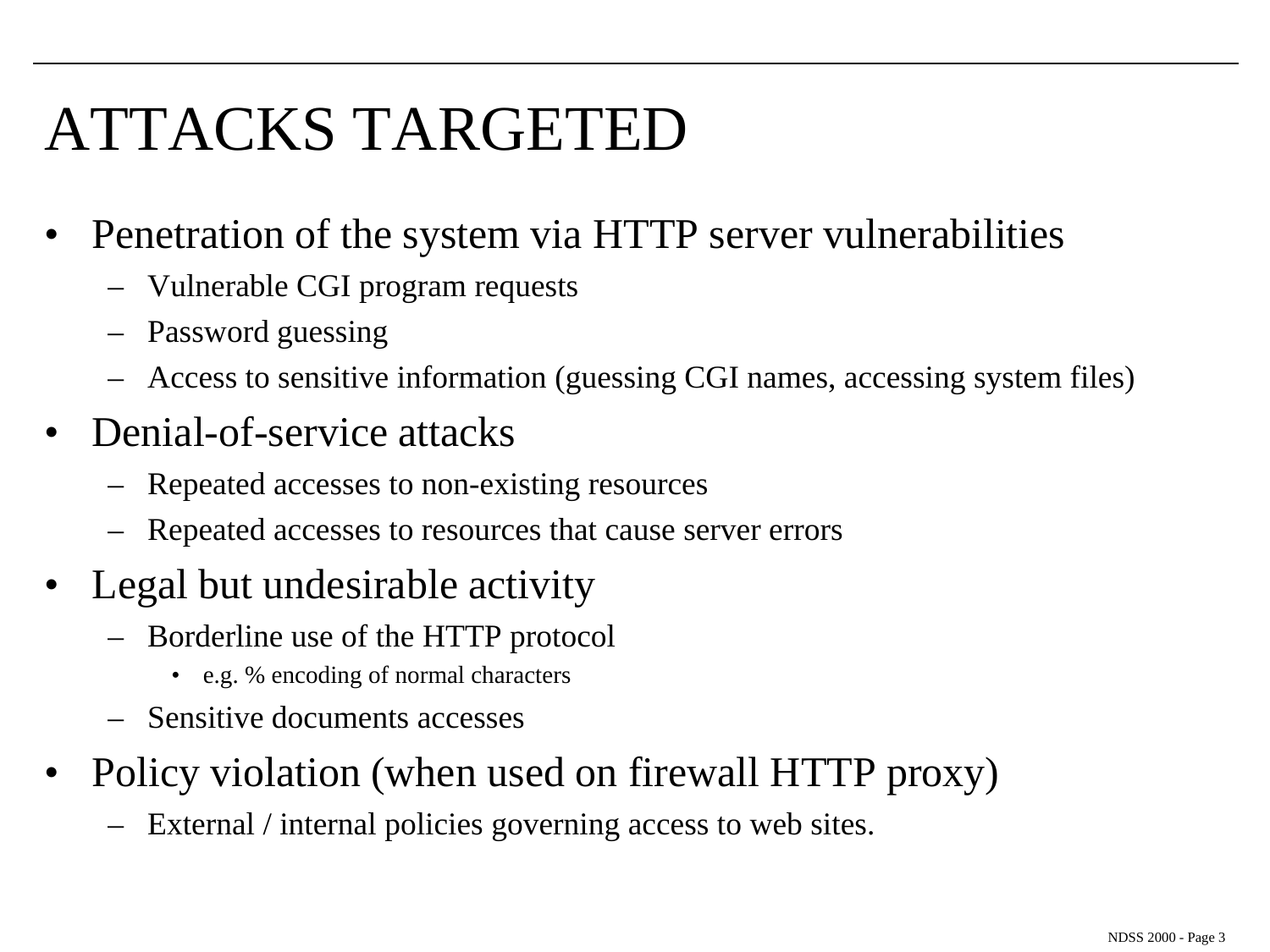# TECHNICAL CHOICES

• Input: CLF/ECLF format

host - authenticated\_user [date] "request string" status bytes

- Implementation language: Perl5
	- Portable
	- Well accepted in web server environments
	- Regular expression matching
- Signature language: perl regular expressions
	- Easy to create simple signatures
	- Possible to create very complex ones to reduce false alarms
- Pipelined architecture
	- Each filter corresponds to a set of verifications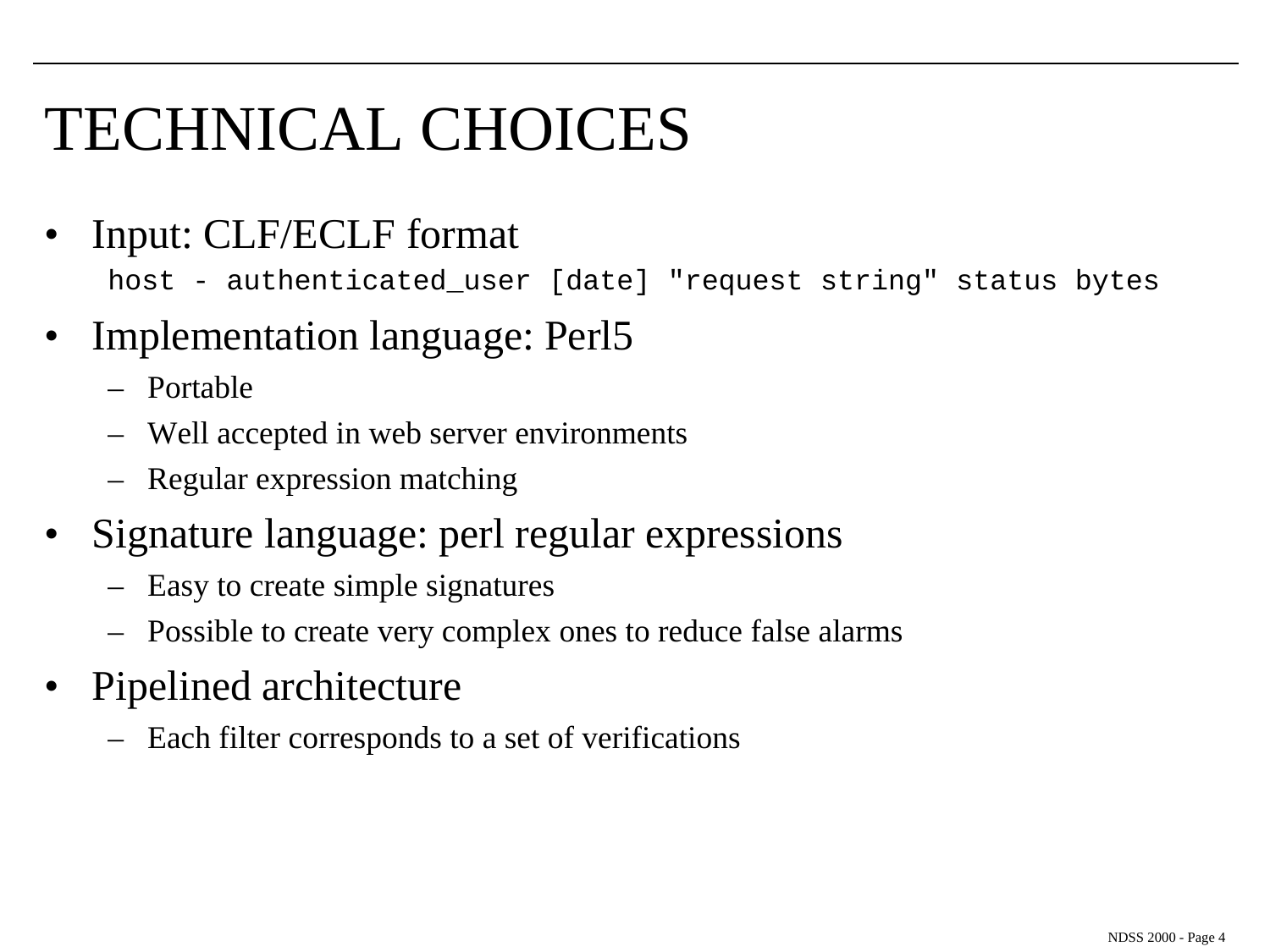### ARCHITECTURE

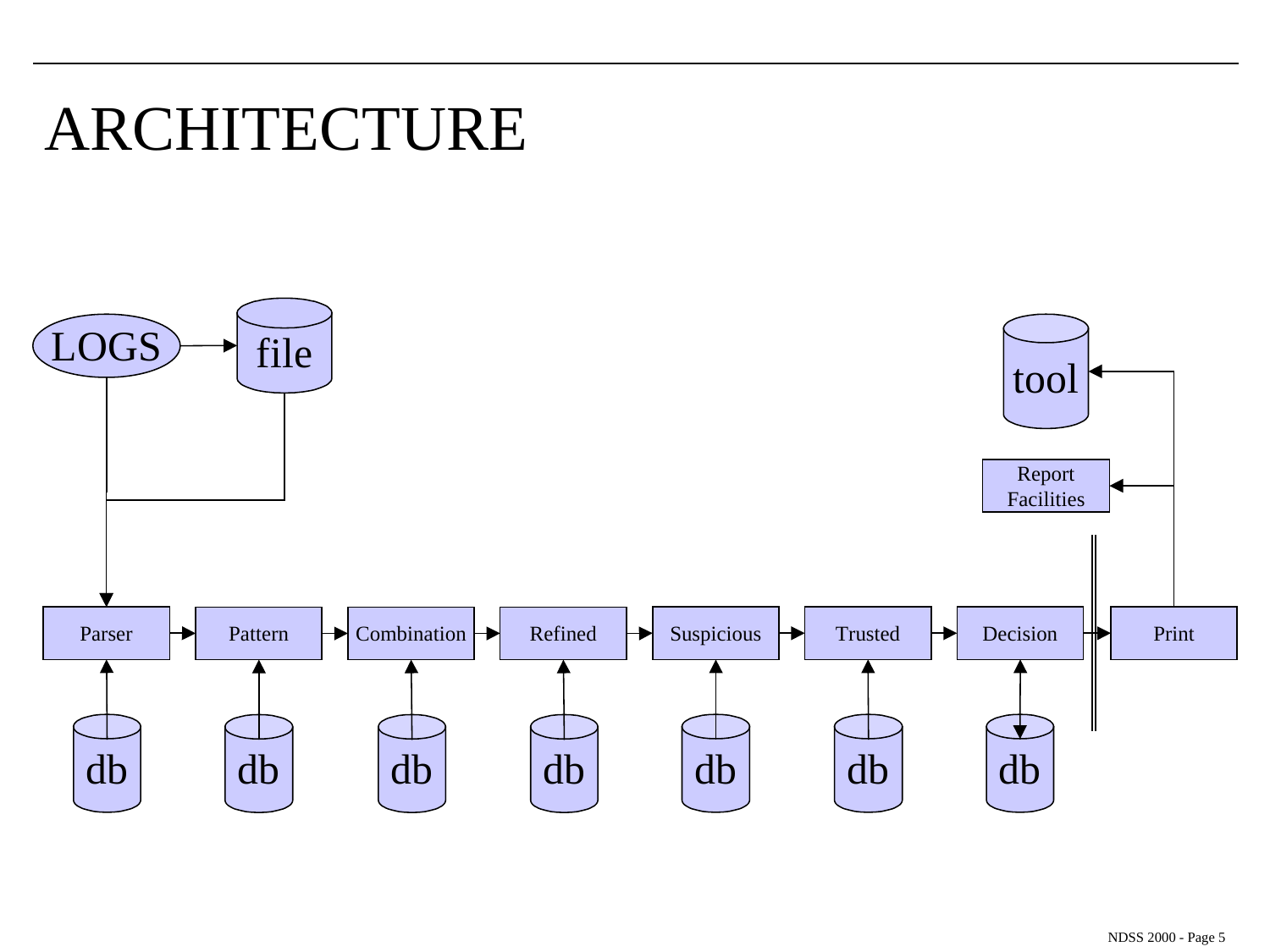# MODULES

- Parser
	- Reads the request
	- Breaks the log entry into its constituent parts and check integrity
	- Refines the URL into its parts and check the format / empty string
	- Decodes any encoded characters and verify appropriateness of % characters
- Pattern
	- Looks for signatures
	- Signatures are relevant to fields
	- Signatures are grouped into classes
	- Negative matching
- **Combination** 
	- Logical combination of signatures (if sig1 and sig2 then sig3)
- Refined
	- Signature dependencies (if sig1 then match sig2)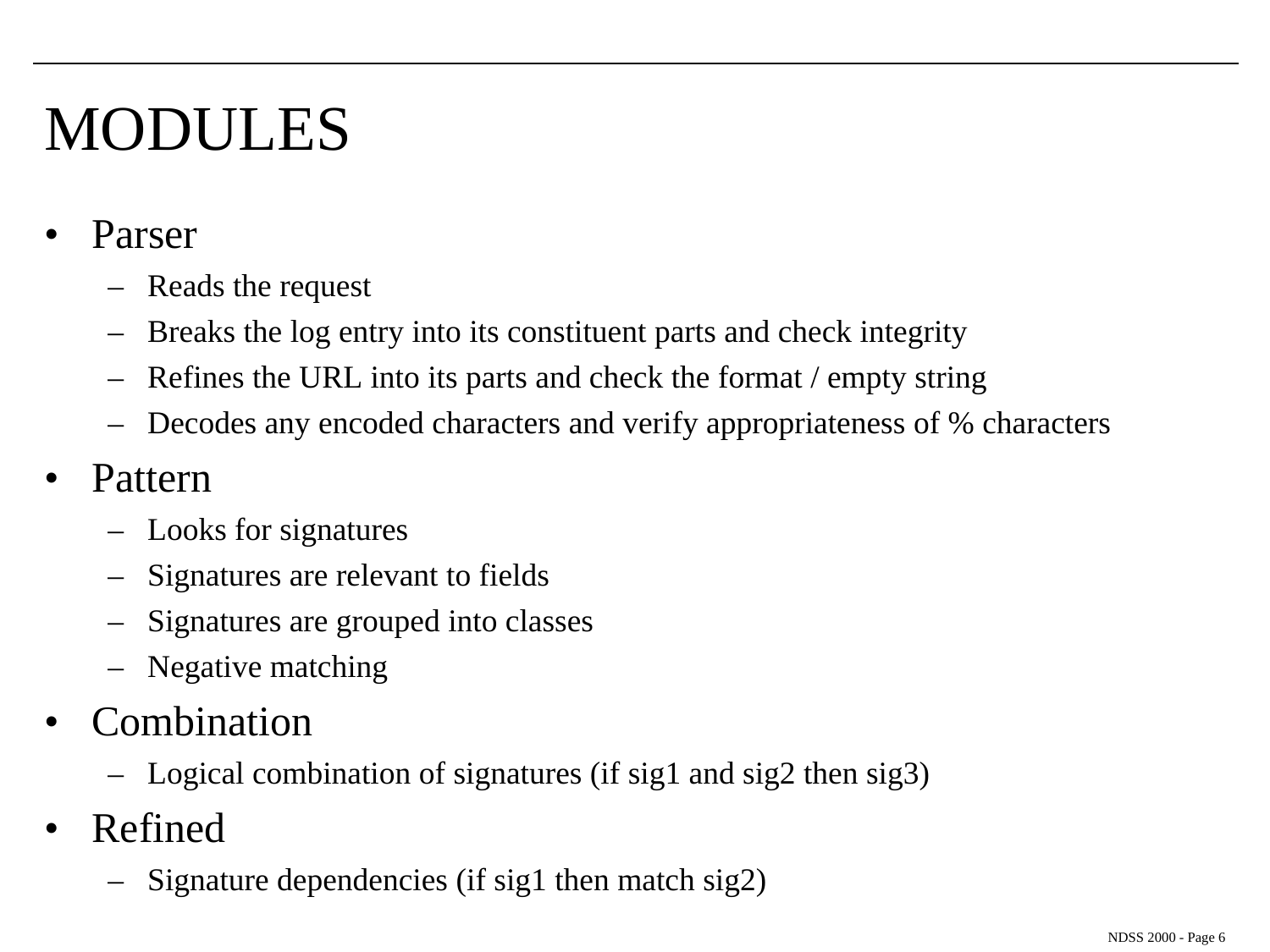# MODULES (2)

- **Suspicious** 
	- Keeps track of suspicious hosts effectively (not signatures !)
- Trusted
	- Eliminates alerts based on signatures
- **Decision** 
	- Ages and updates the tree of suspicious hosts
- Print module
	- Prints out the alert
		- Syslog
		- Internal format

#### • HTML Reporting facility

- Overview of the results
- Intended for batch processing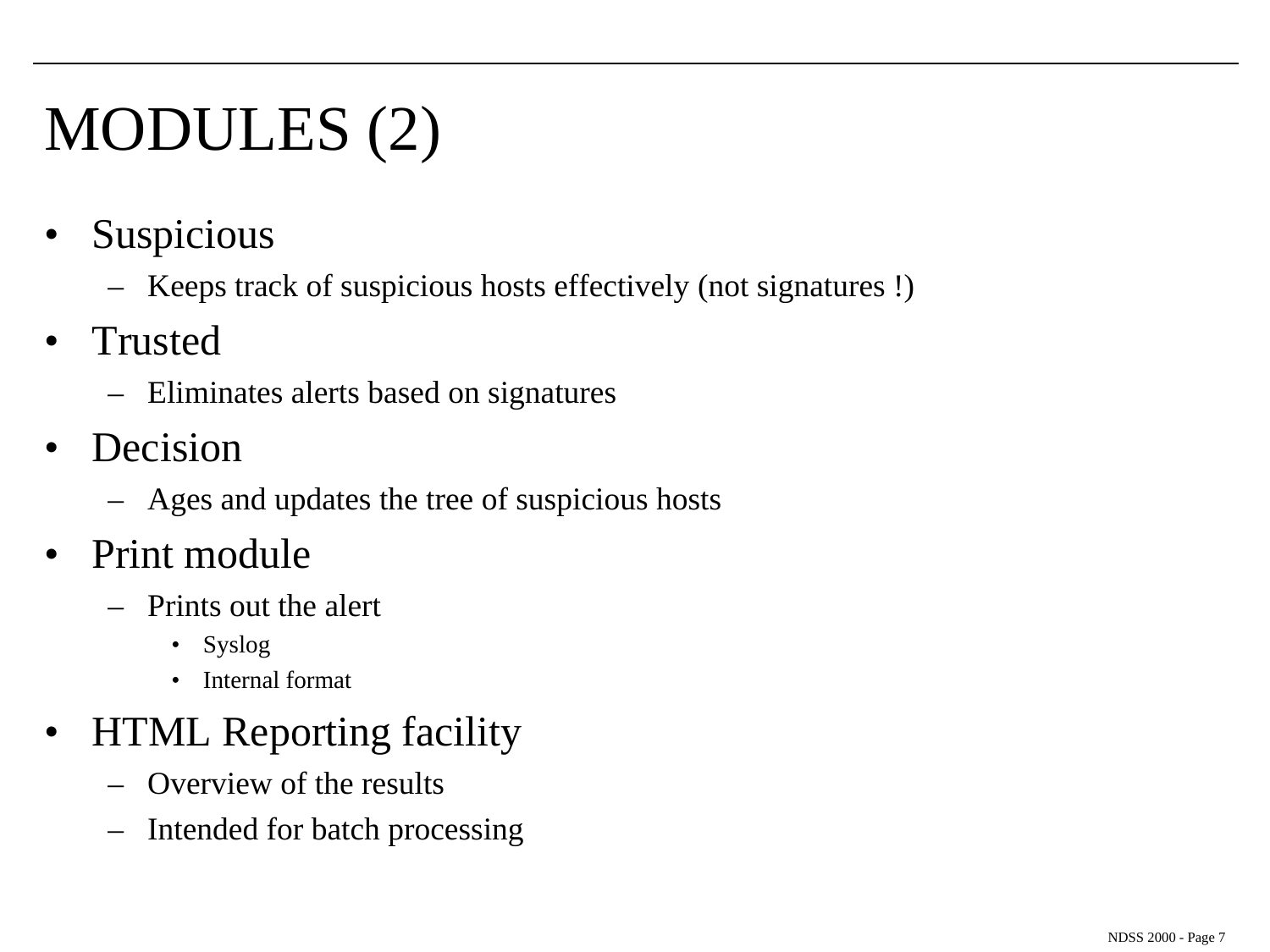### EXPERIMENTS

- Data collected from (batch runs)
	- 2 medium sized commercial sites
	- University logs
	- 1 day of the Nagano Olympics website (Courtesy of Jim Challenger)
- Data collected from an apache web server (Real time)
	- RS/6000 250 running apache 1.3.3
- Initial signature base
	- 50 vulnerable cgi programs (now 150)
	- Directory tricks
	- Interpreters in cgi-bin
	- Sensitive files

– ...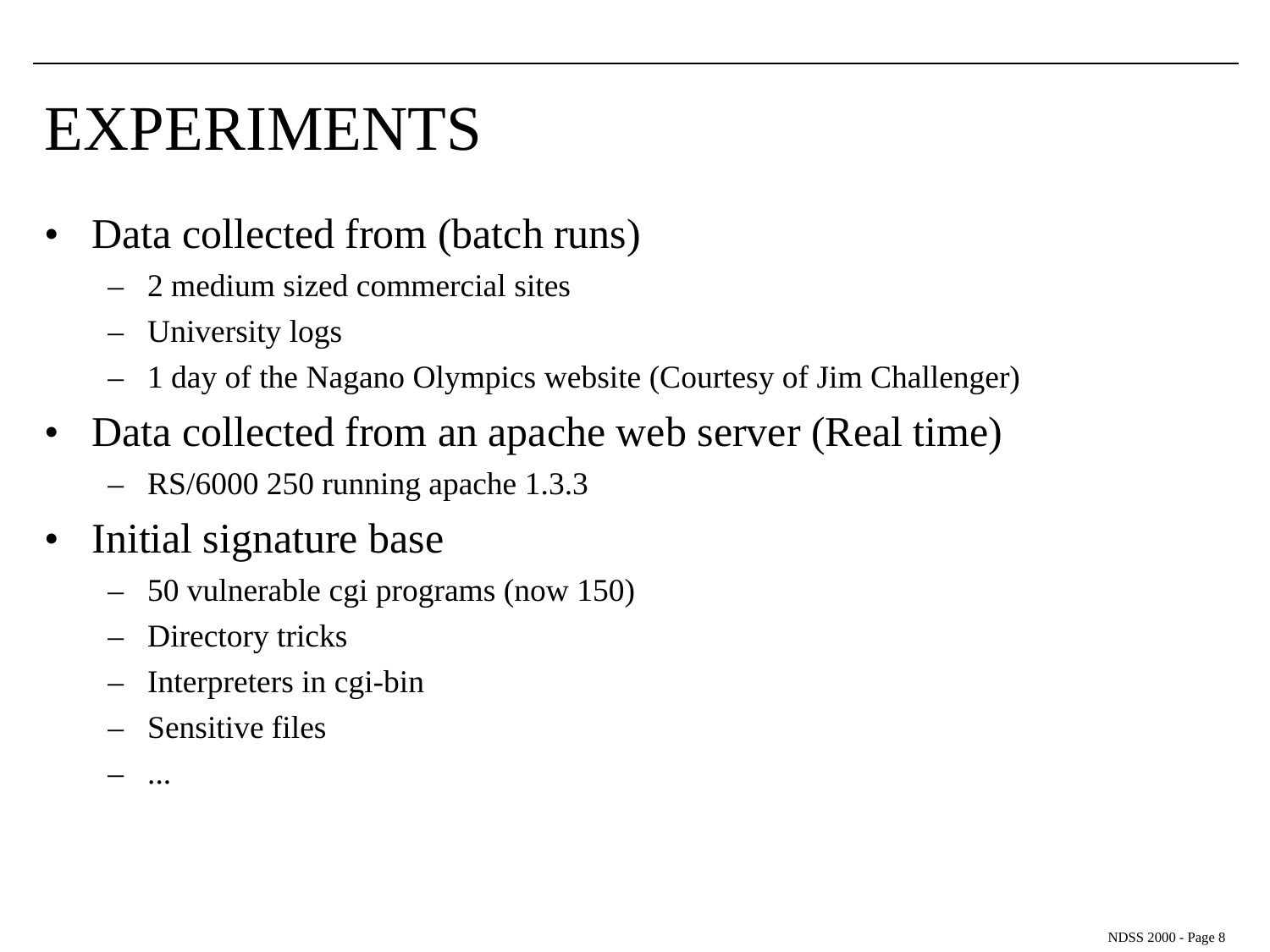## TRAFFIC ANALYSIS

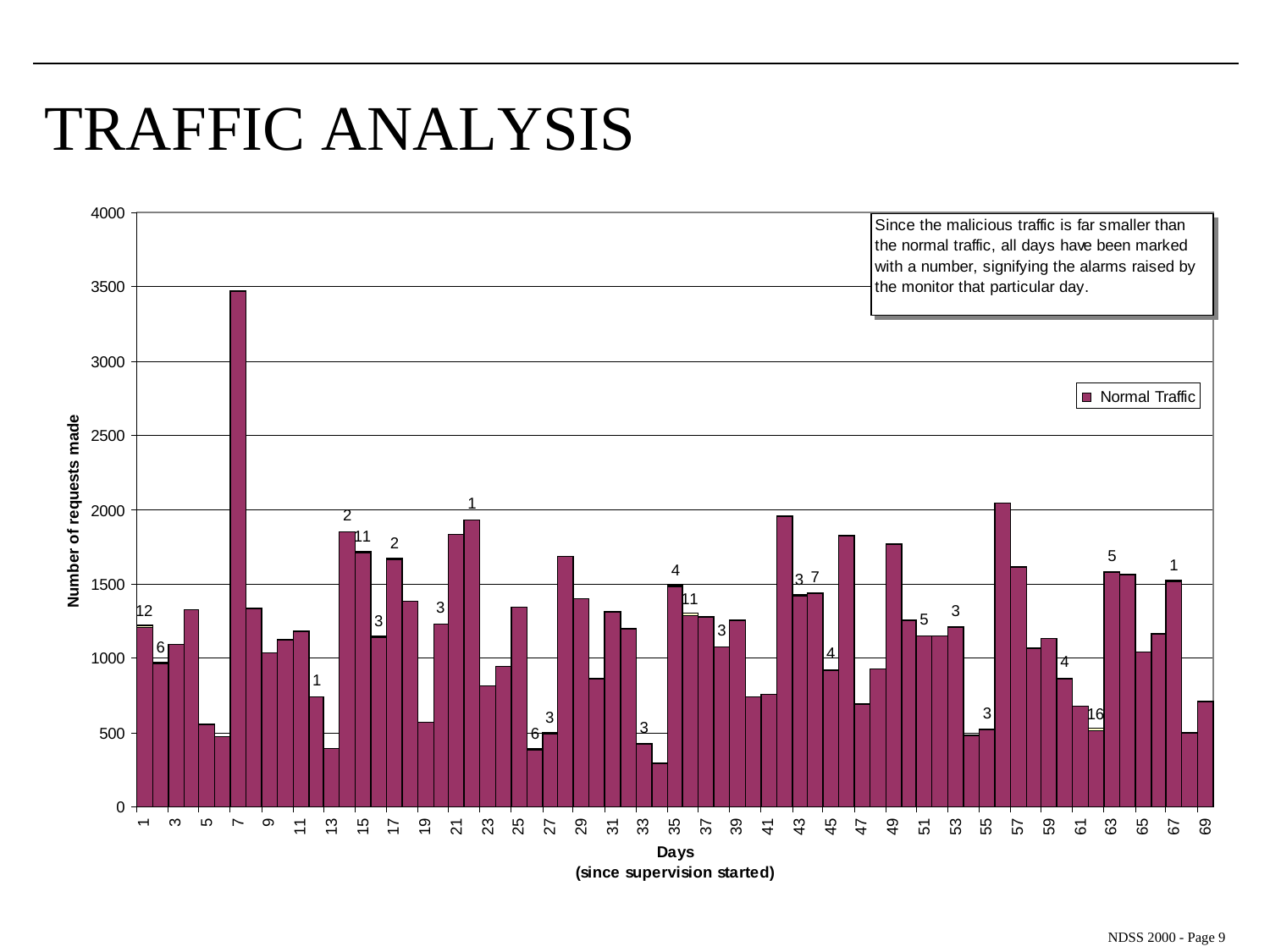# REQUEST TYPE DISTRIBUTION

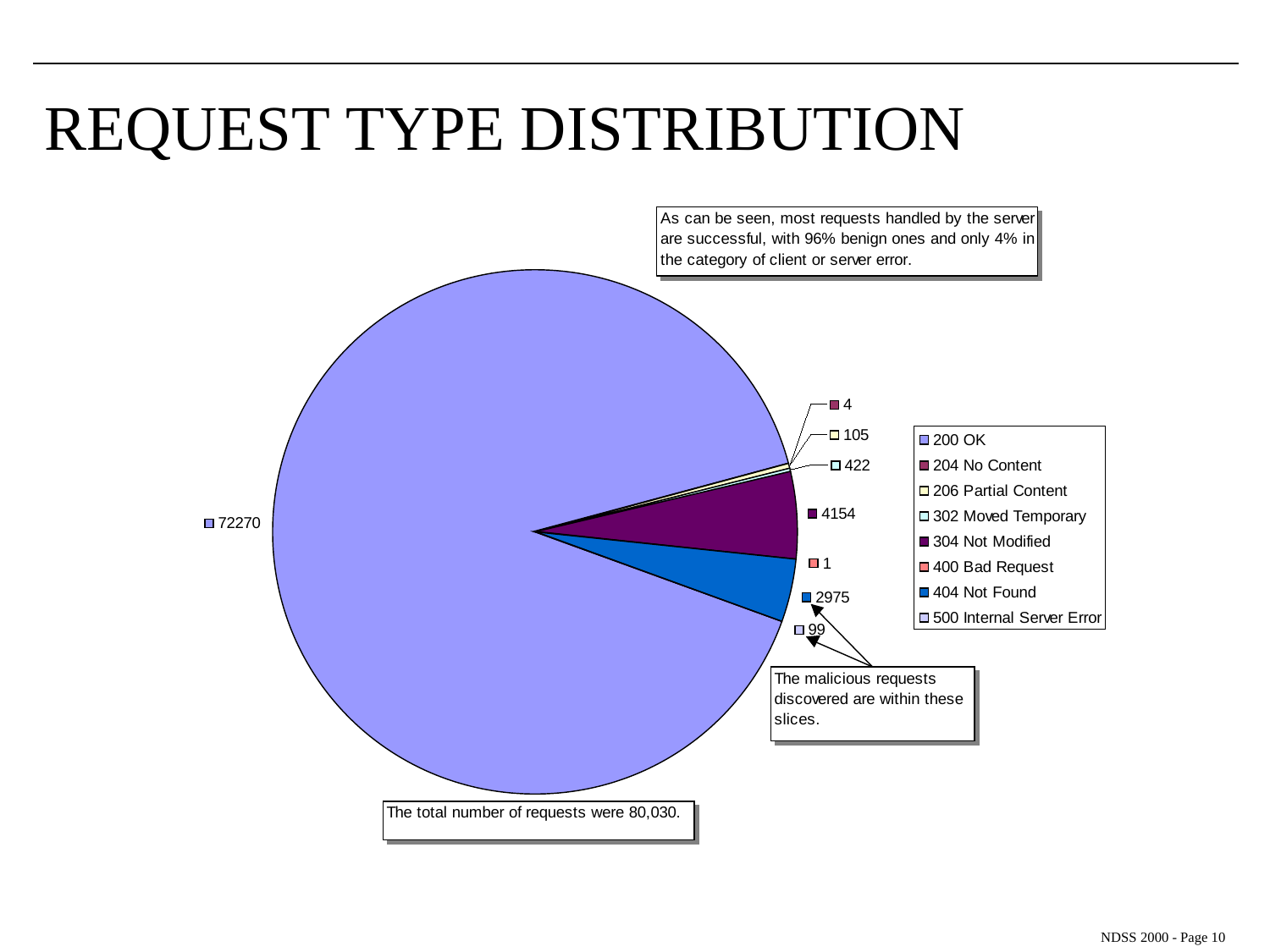# HOSTS AND REQUEST TYPES

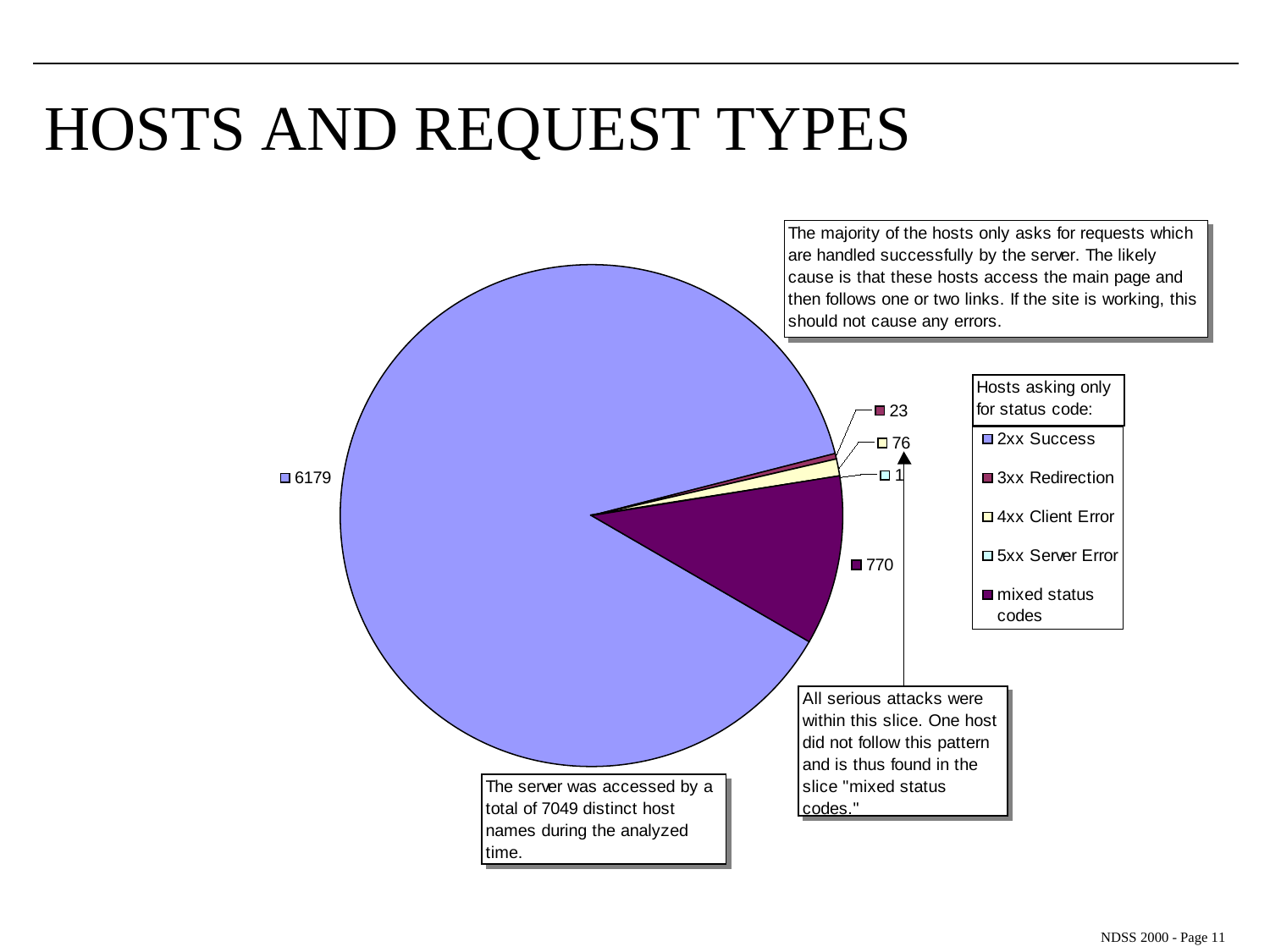## ATTACK PATTERNS

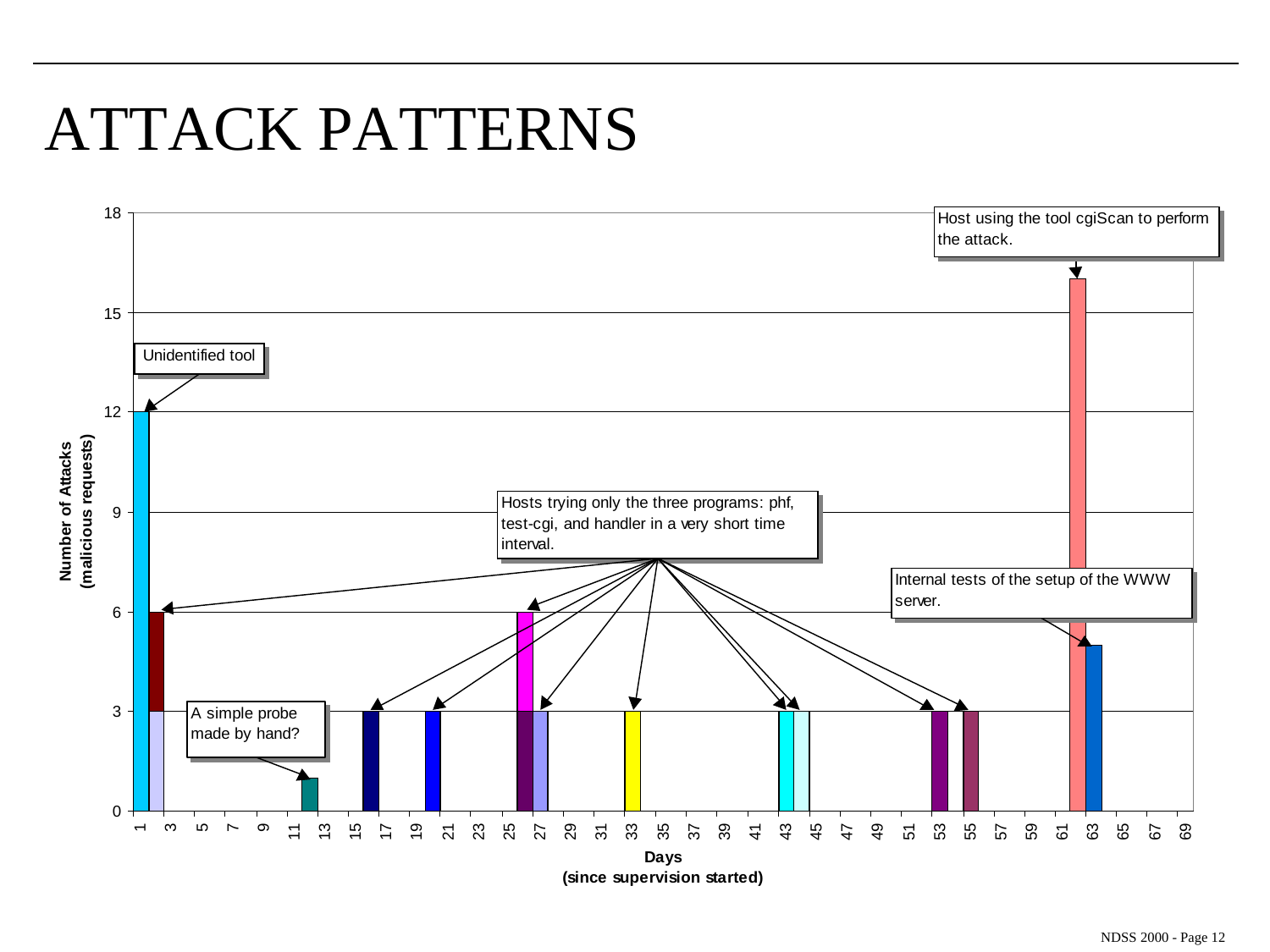# DEPLOYMENT

- WebWatcher is in operation for IBM customers
	- Batch processing
	- Weekly reporting
- Many attack attempts detected
	- Sites are highly visible and make attractive targets
	- WebWatcher signature database is growing richer ….
- WebWatcher interacts with the Tivoli Management Framework
	- Alerts are sent into the event correlation facility (TEC).
	- Alerts follow the IDWG data model definitions.
	- Alerts are correlated with ones coming other intrusion-detection systems (networkbased).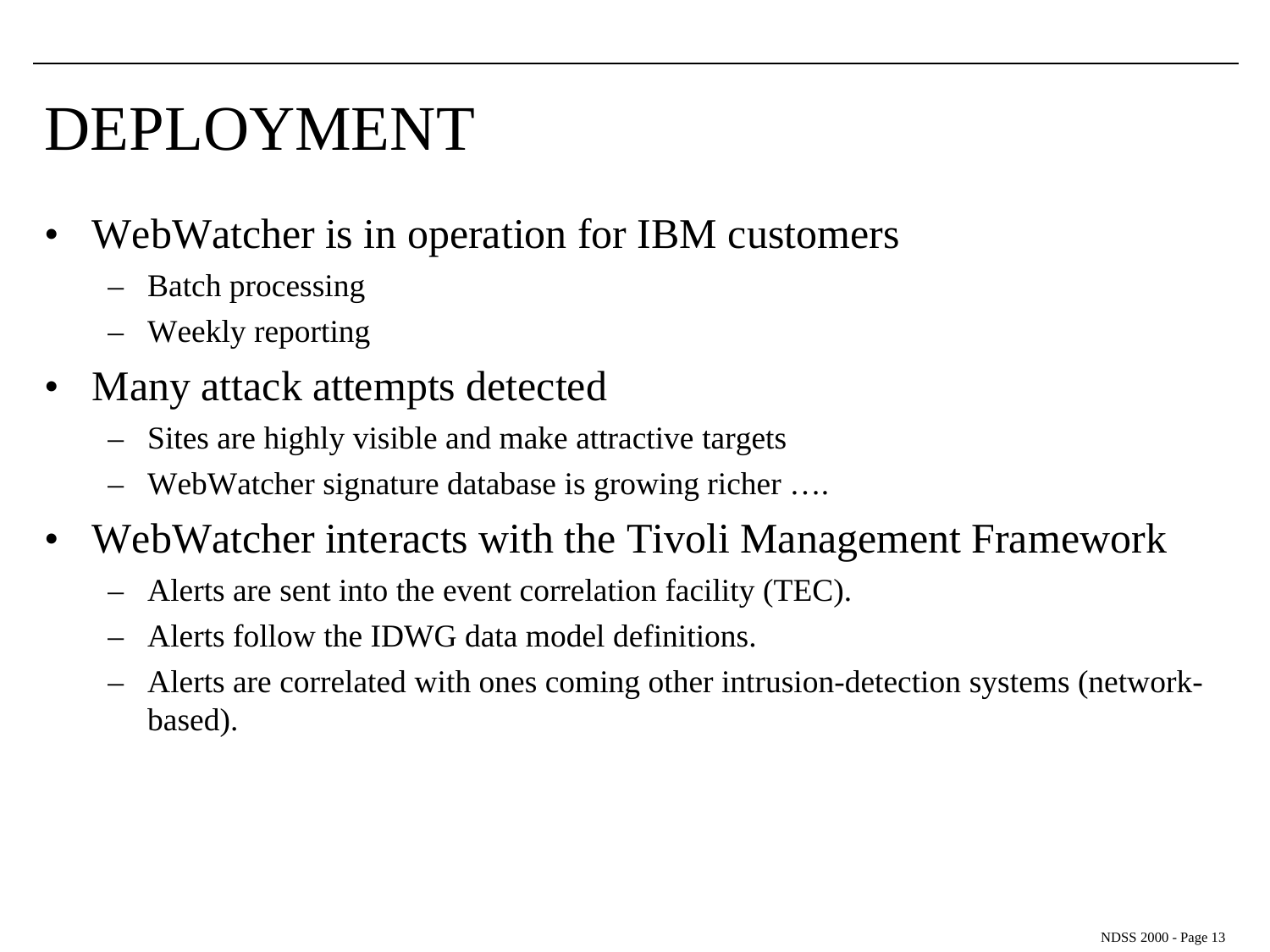$\overline{\mathbf{v}}$ 

 $\overline{2}$ 

А

ndss 2000 - Page 14

M

| [simple] [host] [url] [warning] [help] |  |  |  |  |  |
|----------------------------------------|--|--|--|--|--|
|----------------------------------------|--|--|--|--|--|

| pattern(cgi)                      |                                                                                   |                                                                                    |                     | (threshold 1) [Explanation]                                     |  |  |
|-----------------------------------|-----------------------------------------------------------------------------------|------------------------------------------------------------------------------------|---------------------|-----------------------------------------------------------------|--|--|
|                                   | (3) POST / vti bin/shtml.exe/ vti rpc HTTP/1.0                                    |                                                                                    |                     |                                                                 |  |  |
| $(1)$ POST                        |                                                                                   | / vti bin/shtml.exe/ vti rpc HTTP/1.0                                              |                     |                                                                 |  |  |
| decision(followup)                |                                                                                   |                                                                                    |                     | (threshold 1) [Explanation]                                     |  |  |
| $(4)$ GET / vti inf.html HTTP/1.0 |                                                                                   |                                                                                    |                     |                                                                 |  |  |
|                                   | (3) POST / vti bin/shtml.exe/ vti rpc HTTP/1.0                                    |                                                                                    |                     |                                                                 |  |  |
| $(1)$ POST                        |                                                                                   | vti bin/shtml.exe/ vti rpc HTTP/1.0                                                |                     |                                                                 |  |  |
| pattern(file)                     |                                                                                   |                                                                                    |                     | (threshold 1) [Explanation]                                     |  |  |
|                                   | $(4)$ GET / vti inf.html HTTP/1.0                                                 |                                                                                    |                     |                                                                 |  |  |
|                                   |                                                                                   |                                                                                    |                     |                                                                 |  |  |
|                                   | pattern(suspicious Cgi)                                                           |                                                                                    |                     | (threshold 1) [Explanation]                                     |  |  |
|                                   |                                                                                   | (2) GET/phf?Qalias=x%0Aless%020/etc/passwd HTTP/1.1                                |                     |                                                                 |  |  |
| pattern(cgi)                      |                                                                                   |                                                                                    |                     | (threshold 1) [Explanation]                                     |  |  |
|                                   |                                                                                   | (2) GET/phf?Qalias=x%0Aless%020/etc/passwd HTTP/1.1                                |                     |                                                                 |  |  |
| decision(followup)                |                                                                                   |                                                                                    |                     | (threshold 1) [Explanation]                                     |  |  |
|                                   |                                                                                   | (2) CET bible with a love CO20 bto because UTTD/1 1                                |                     |                                                                 |  |  |
|                                   |                                                                                   | 207.71.2.61 - - [14/Aug/1999:21:28:01 +0000] "GET / vti_inf.html HTTP/1.0" 404 207 |                     |                                                                 |  |  |
|                                   |                                                                                   | <b>Name</b>                                                                        | <b>Threshold</b>    | <b>Information</b>                                              |  |  |
| warnings                          | pattern(file)<br>decision(followup)                                               |                                                                                    | 1<br>$\overline{1}$ | current level: 1.0                                              |  |  |
| alerts                            | pattern(clientError)<br>pattern(badStatus)<br>pattern(file)<br>decision(followup) |                                                                                    |                     | $^{\wedge}404$<br>$^{\wedge}$ [23]<br>vti inf\.html<br>warnings |  |  |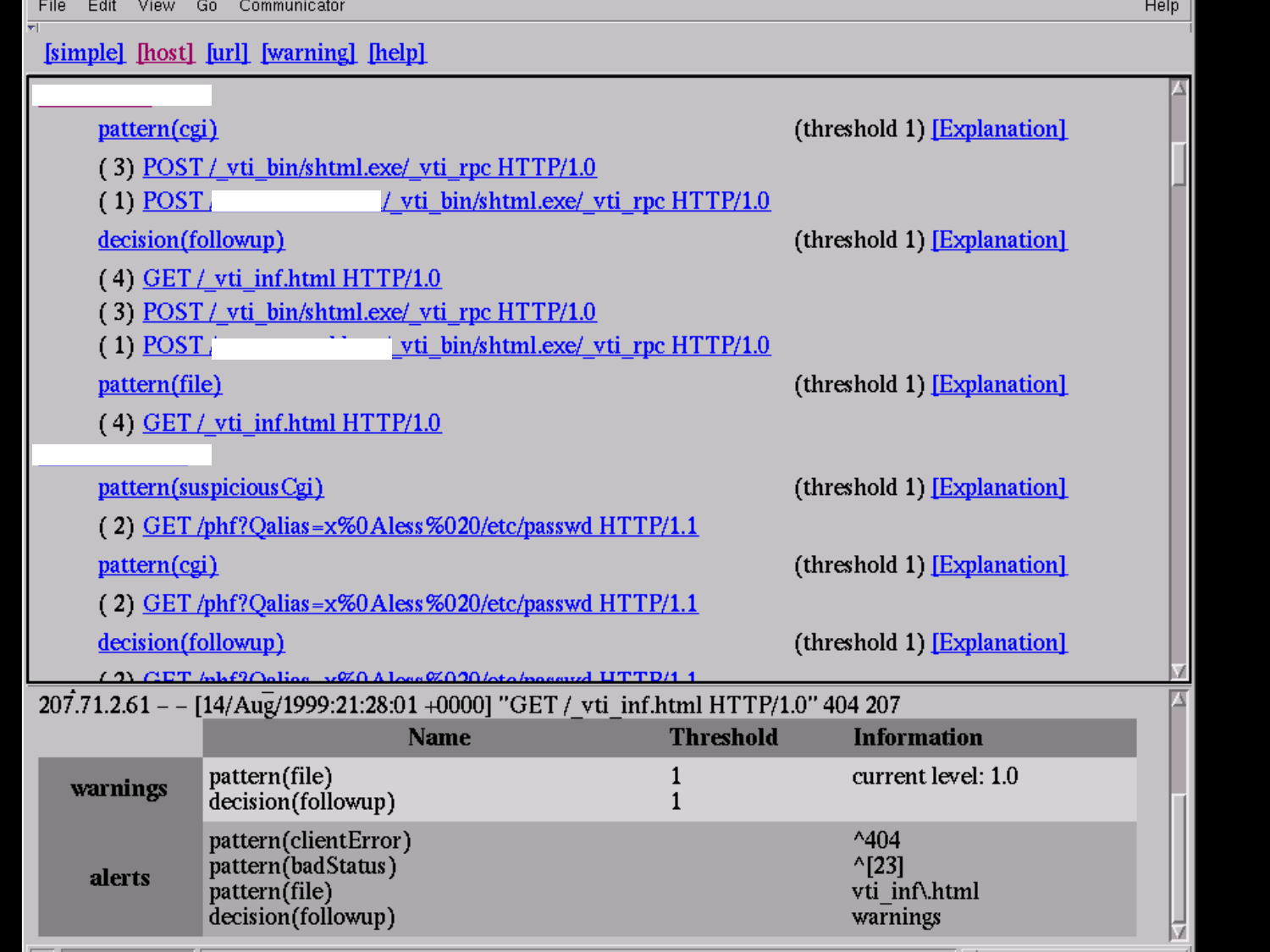[simple] [host] [url] [warning] [help]

 $\overline{\nabla|}$ 

| pattern(cgi) |                                                           |                  | (threshold 1) [Explanation]       |  |  |  |
|--------------|-----------------------------------------------------------|------------------|-----------------------------------|--|--|--|
|              | (1) GET/cgi-bin/test-cgi HTTP/1.0                         |                  |                                   |  |  |  |
|              | (1) GET/carbo.dll HTTP/1.0                                |                  |                                   |  |  |  |
|              | (1) GET/cgi-bin/rwwwshell.pl HTTP/1.0                     |                  |                                   |  |  |  |
|              | (1) GET /iissamples/sdk/asp/docs/codebrws.asp HTTP/1.0    |                  |                                   |  |  |  |
|              | (1) GET/scripts/tools/newdsn.exe HTTP/1.0                 |                  |                                   |  |  |  |
|              | (1) GET/cgi-bin/finger HTTP/1.0                           |                  |                                   |  |  |  |
|              | (4) GET/cfdocs/expelval/openfile.cfm HTTP/1.0             |                  |                                   |  |  |  |
|              | (1) GET/cgi-bin/view-source HTTP/1.0                      |                  |                                   |  |  |  |
|              | (1) GET/cgi-bin/bnbform.cgi HTTP/1.0                      |                  |                                   |  |  |  |
|              | (1) GET/cgi-bin/textcounter.pl HTTP/1.0                   |                  |                                   |  |  |  |
|              | (1) GET/cgi-bin/jj HTTP/1.0                               |                  |                                   |  |  |  |
|              | (1) GET/cgi-bin/environ.cgi HTTP/1.0                      |                  |                                   |  |  |  |
|              | (1) GET/cgi-bin/wrap HTTP/1.0                             |                  |                                   |  |  |  |
|              | (1) GET/cgi-bin/websendmail HTTP/1.0                      |                  |                                   |  |  |  |
|              | (1) GET/cgi-bin/rguest.exe HTTP/1.0                       |                  |                                   |  |  |  |
|              | (1) GET/cgi-bin/unlg1.1 HTTP/1.0                          |                  |                                   |  |  |  |
|              | (1) GET/iissamples/exair/howitworks/codebrws.asp HTTP/1.0 |                  |                                   |  |  |  |
|              | (1) GET/cgi-bin/classifieds.cgi HTTP/1.0                  |                  |                                   |  |  |  |
|              | (1) GET/cgi-bin/edit.pl HTTP/1.0                          |                  |                                   |  |  |  |
|              | (1) GET/cgi-bin/webgais HTTP/1.0                          |                  |                                   |  |  |  |
|              | (1) GET/cgi-bin/survey.cgi HTTP/1.0                       |                  |                                   |  |  |  |
|              | (1) GET/cgi-bin/handler HTTP/1.0                          |                  |                                   |  |  |  |
|              | (1) GET/cgi-bin/info2www HTTP/1.0                         |                  |                                   |  |  |  |
|              | (1) GET/cgi-bin/wwwboard.pl HTTP/1.0                      |                  |                                   |  |  |  |
|              | Name                                                      | <b>Threshold</b> | <b>Information</b>                |  |  |  |
| warnings     | pattern(file)<br>decision(followup)                       | 1<br>1           | current level: 1.0                |  |  |  |
| alerts       | pattern(clientError)<br>pattern(badStatus)                |                  | $^{\wedge}404$<br>$^{\circ}$ [23] |  |  |  |

NDSS 2000 - Page 15

Þ